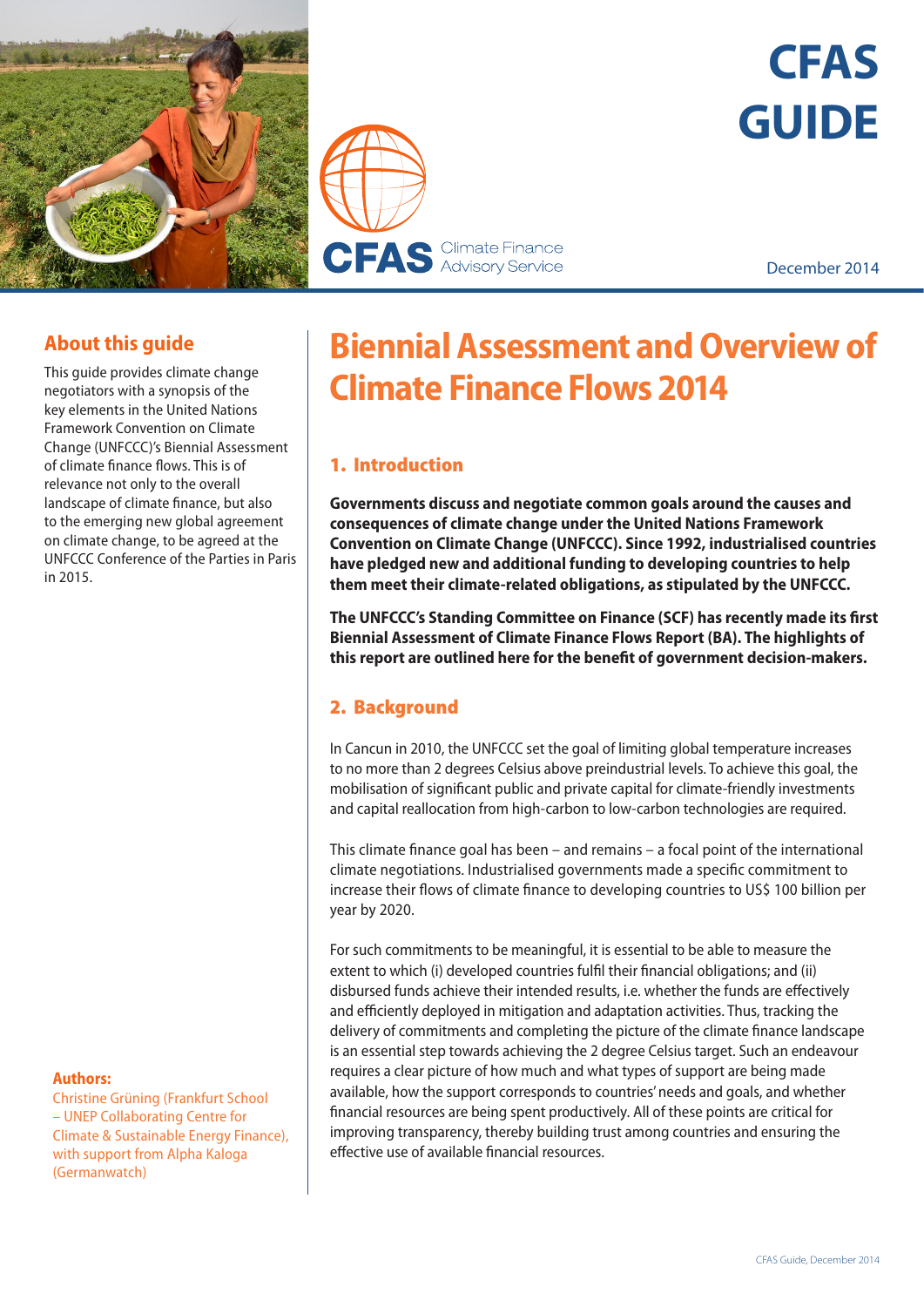#### **Contents**

| 1. Introduction                                                                                    |                |
|----------------------------------------------------------------------------------------------------|----------------|
| 2. Background                                                                                      |                |
| 3. Development of the first biennial<br>assessment and overview of<br>climate finance flows report | $\overline{2}$ |
| 4. Key findings of the BA and<br>recommendations                                                   | 3              |
| a. Issues relating to defining climate<br>finance                                                  | 3              |
| <b>b. Climate finance flows</b>                                                                    | 4              |
| 5. Concluding remarks                                                                              | 5              |

In 2010, the Conference of the Parties (COP) decided, as part of the Cancun Agreement, to establish a Standing Committee on Finance (SCF) to assist the COP in relation to the financial mechanism of the Convention.<sup>1</sup> One of the mandates of the SCF is to assist the COP with respect to Measurement, Reporting and Verification (MRV) of the support provided to developing country Parties, by means of activities such as the preparation of the Biennial Assessment and Overview of Climate Finance Flows Report.<sup>2</sup> The aim of the BA is to provide the COP with existing information on financial flows against the background of the objectives of the Convention by reviewing existing literature and to provide recommendations to strengthen the methodologies for reporting on climate finance.<sup>3</sup> The purpose of this paper is to provide a short overview on the findings of the first BA and the recommendations of the SCF to the COP. It will also provide some brief thoughts on how the identified recommendations can support future international negotiations.

# 3. Development of the first Biennial Assessment and Overview of Climate Finance Flows Report (BA)

The development of the first BA involved a synthesis of estimates on climate finance data and related information gathered from multiple sources. Such sources included national communications from developed and developing countries, biennial reports from developed countries,<sup>4</sup> information provided in the registry, reports prepared by the operating entities of the financial mechanism, and information available from other entities providing climate change finance.<sup>5</sup>

Due to lack of information, the financial needs assessments provided by non-Annex I Parties were not included in the first BA. On the needs assessment, the report recommends that further work on this process be undertaken to inform future BAs.<sup>6</sup>

The development and implementation of the BA included process and substance design, research and data gathering, stakeholder engagement, peer review, factchecking by external contributors, report drafting and integration, and finally publication. Calls for proposals, side events, and web-based activities as well as two technical meetings ensured the involvement and regular update of the broader climate finance community on progress made.

The transparent and open approach adopted by the SCF for the development of the BA encouraged many interested organisations and observers (e.g. Multilateral Development Banks (MDB), the International Development Finance Club (IDFC), international organisations, research institutions, private sector financial institutions, and civil society organisations) to actively support the SCF both to outline the BA and to provide content. The first BA was presented at COP 20 in Lima and the recommendations of the SCF to the COP were published in November 2014.

6 Para 20 of the executive summary of BA: See report of the Standing Committee.

<sup>1</sup> UNFCCC (2011), Report of the Conference of the Parties on its sixteenth session, held in Cancun from 29 November to 10 December 2010, Addendum UNFCCC/CP/2010/7/Add.1.

<sup>2</sup> Decision 2/CP17, paragraph 121, sub-paragraph (f).

<sup>3</sup> http://unfccc.int/cooperation\_and\_support/financial\_mechanism/standing\_committee/items/8034.php

<sup>4</sup> The information of the biennial reports (BR) and biennial up-date report of 2012 are still subjects of an

international review and analysis by the Expert Review Team and have therefore not been included in the BA.

<sup>5</sup> Revised Draft Work Plan - Preparation of the First Biennial Assessment and Overview of Financial Flows (2014).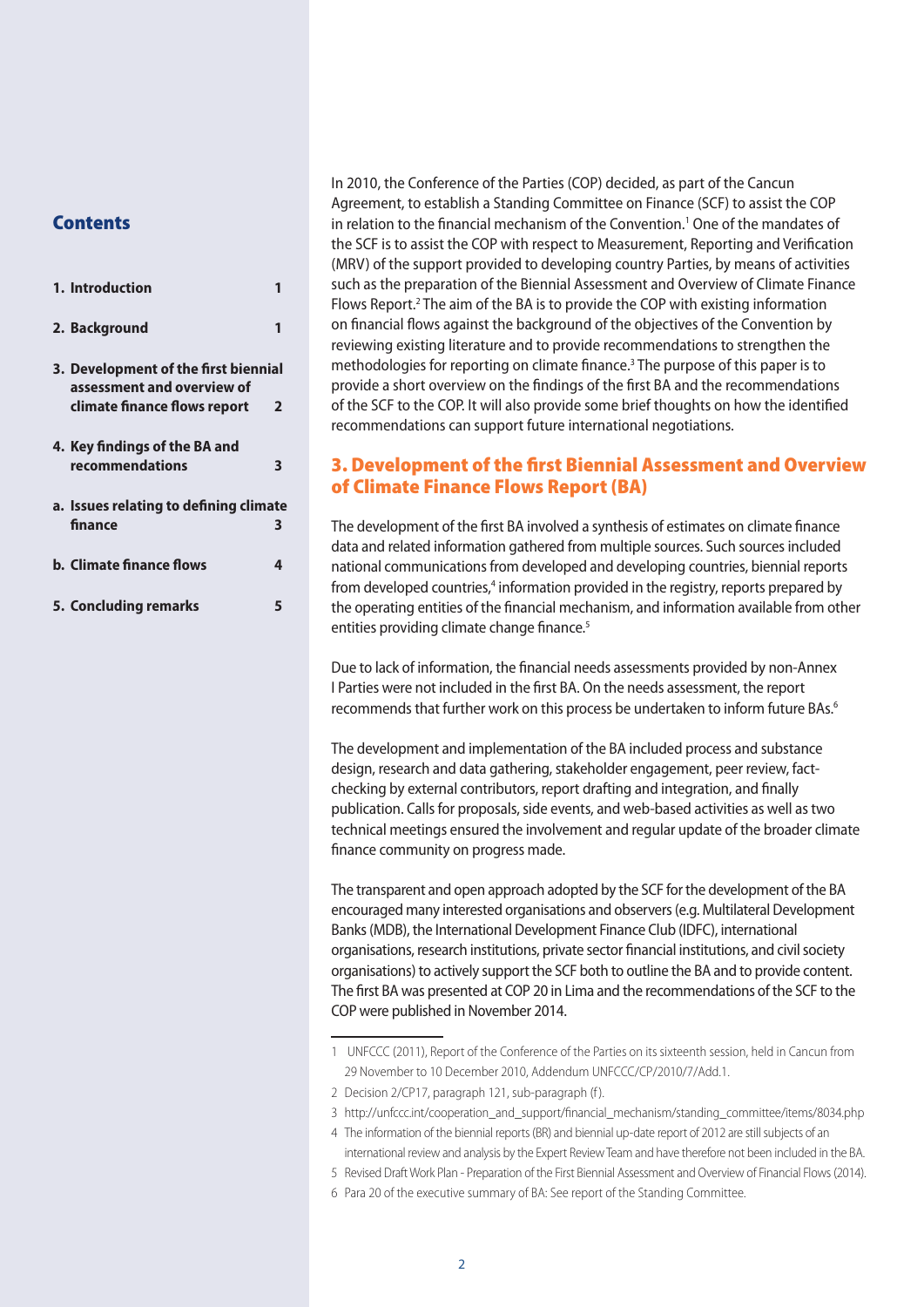## 4. Key findings of the BA and recommendations

The BA report aims to provide a comprehensive overview of past climate finance flows and trends based on existing information.7 It does not provide projections of future finance flows and does not attempt to evaluate the effectiveness of past flows.

The BA reviews the operational definitions of climate finance and reporting systems used by institutions that collect climate finance data. A chapter about definitions and methodologies related to climate finance lays the groundwork for recommendations for improving the assessment/data gathering processes. The BA includes a chapter about MRV of climate finance and the MRV systems inside and outside the scope of the Convention. This chapter may serve as a starting point for the work on MRV to establish a framework which could serve as a basis for future reports. Looking forward, the BA could advance the on-going work by Parties to improve their reporting and assist the COP in the rationalisation of, and coherence and coordination within, the financial mechanism. Furthermore, the BA analyses the geographical distribution and thematic balance of financial flows. The analysis is based on the gaps and limitations identified in the BA, by taking into consideration relevant work by other bodies and entities.<sup>8</sup> Based on the data and analysis in the BA, the SCF elaborated key findings of the BA and provided several recommendations for consideration by the COP.<sup>9</sup>

#### **a. Issues relating to defining climate finance**

The absence of an internationally agreed-upon definition on climate finance within the UNFCCC has several consequences. A common understanding of the term "climate finance" (and related terms like "mobilised") is crucial for further climate change negotiations and to assess the outcome of the international negotiations. For example, there needs to be agreement as to what sources will be counted with regards to the commitment by developed countries to mobilise US\$ 100 billion per year by 2020. The absence of a definition also affects (i) climate finance data collection and (ii) methods for reporting, reviewing

and verifying climate finance flows. This ambiguity affects not only the completeness and comprehensiveness of the current climate finance picture, but also institutions' ability to track progress made toward the 2 degree Celsius target, countries' compliance with their commitments, and the degree to which funds are efficiently utilised.

The first BA prepared by the SCF aims to clarify terms used in the climate change negotiations and in the debate about what should "count" as climate finance. Institutions' reporting approaches (e.g. Bloomberg New Energy Finance (BNEF), the Development Assistance Committee of the Organisation for Economic Co-operation and Development (OECD-DAC), reporting by the MDBs, or IDFCs) to aggregate climate finance vary, although there are common elements, as the reporting is done for different purposes and applies different methodologies. The BA provides a synthesis of the definitions elaborated by international institutions:<sup>10</sup>

*"Climate finance aims at reducing emissions, and enhancing sinks of greenhouse gases and aims at reducing vulnerability of, and maintaining and increasing the resilience of human and ecological systems to negative climate change impacts." 11*

Various institutions complement this core definition with different definitions of mitigation and adaptation and naturally have different eligibility criteria. As the transparency and accuracy of estimates of climate finance could be strengthened with a common definition, the SCF recommends that the COP:12

- considers the elements of the above-mentioned definition for future reporting under the Convention,
- requests that the SCF, in collaboration with relevant international financial institutions and organisations, continues technical work on operational definitions.

#### **b. Climate finance flows**

The first BA compiles existing literature on global total climate finance and international climate finance flows. **Global total finance** flows reflect all financial flows which aim to reduce net greenhouse gas emissions and/or enhance



<sup>7</sup> Relevant background documents with regards to the BA and overview of climate finance flows are available at [http://unfccc.int/cooperation\\_and\\_](http://unfccc.int/cooperation_and_support/financial_mechanism/standing_committee/items/6881.php) [support/financial\\_mechanism/standing\\_committee/items/6881.php](http://unfccc.int/cooperation_and_support/financial_mechanism/standing_committee/items/6881.php)

<sup>8</sup> The first BA includes the constraints and limitations the SCF faced during development.

<sup>9</sup> UNFCCC - SCF (2014), Summary and recommendations by the Standing Committee on Finance on the 2014 biennial assessment and overview of climate finance, paragraph 4.

<sup>10</sup> Definitions are aggregated in Table I-2 of the BA.

<sup>11</sup> UNFCCC - SCF (2014), Summary and recommendations by the Standing Committee on Finance on the 2014 biennial assessment and overview of climate finance, paragraph 4.

<sup>12</sup> Ibid.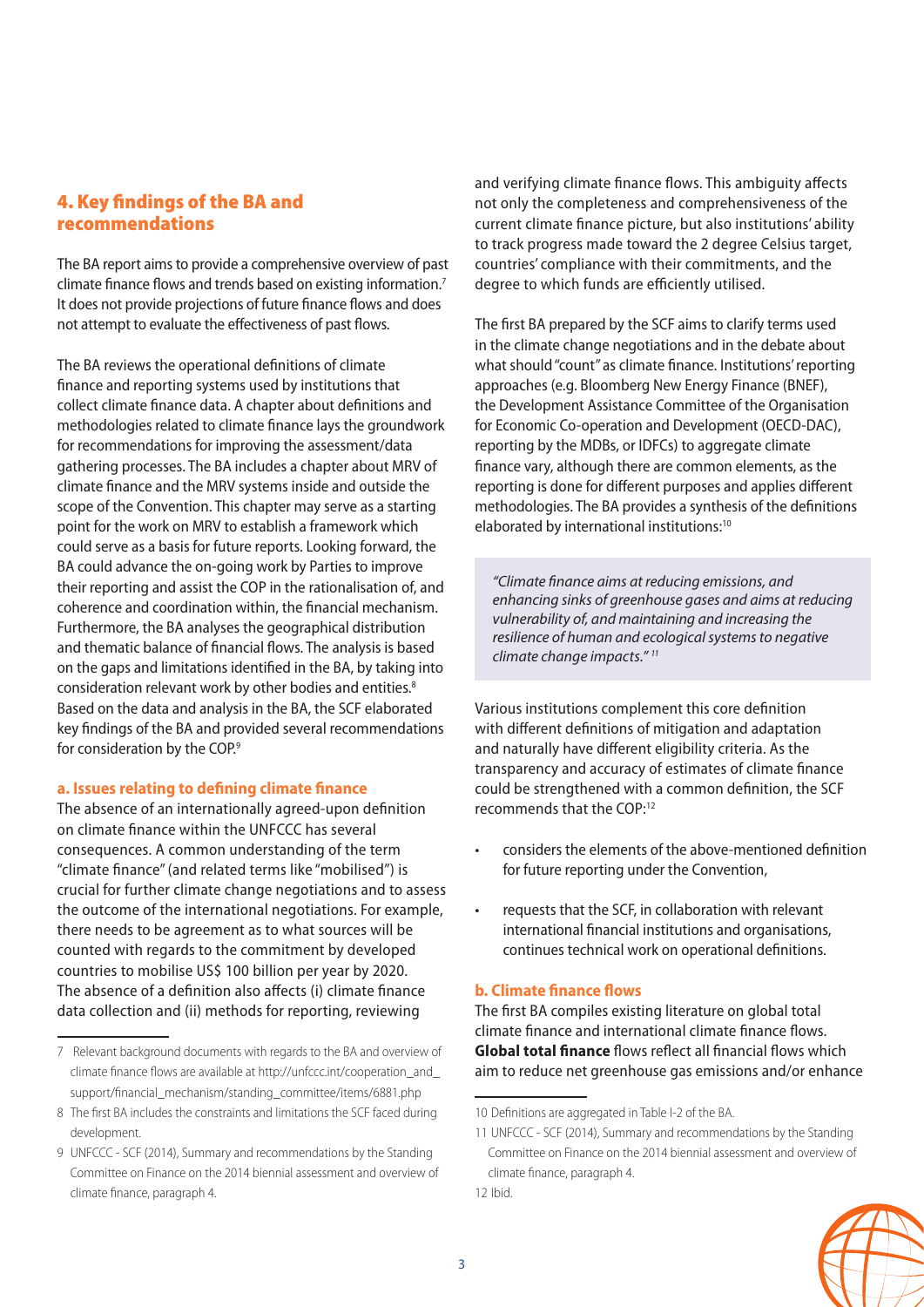resilience to the impacts of climate change. These flows are an important measure to track the progress towards achieving the 2 degree Celsius target. **International climate finance** refers to climate finance flows from developed to developing countries, multilateral channels, bilateral channels and private flows.13 When it comes to the implementation of support schemes and deploying funds, the developing country is likely to be considerably more motivated and interested than the donor<sup>14</sup> to ensure effectiveness and efficiency, but also coherence and compatibility with national goals. The scale of global and international climate finance is illustrated in Figure 1.



## **Figure 1: Scale of global and international finance**

the submissions of Biennial Reports (BRs) of developed countries respectively.

**Quality of measurement and reporting:**



14 The contributing countries' obligation is typically defined by a volume of support, not primarily by its effectiveness.

<sup>13</sup> The BA estimates other climate finance flows between developed countries (North-North) or developing countries (South-South).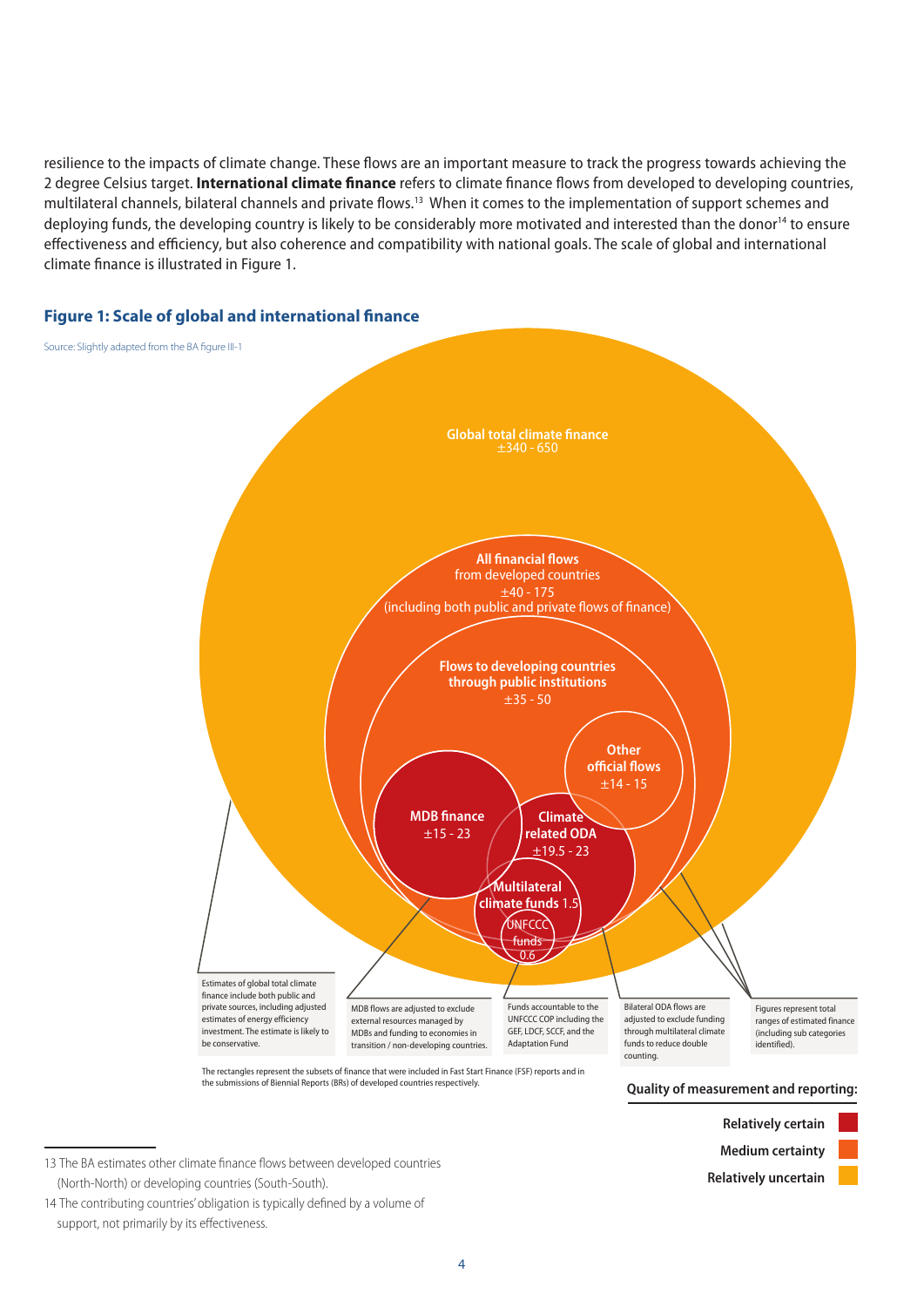#### **Enhancing the landscape and reporting on climate finance**

Figure 1 illustrates that global and international figures show a substantial range of estimates. The limited **availability** and **comparability** of data and information is a major constraint that has been identified for the first BA. Several data gaps and limitations across different types of flows have been identified during the process of compiling the BA. Depending on the purpose and use, institutions apply different methods to report on climate finance. The BA provides a conceptual overview of the main methodologies for reporting public and private international climate finance flows to measure, report, and review these flows. Collectively, these methods form the basis for the determination of the global climate finance flows. Furthermore, the BA provides a preliminary analytical framework to assess the common and different reporting approaches of the UNFCCC, OECD, MDBs, IDFC and BNEF.15 The comparisons include various dimensions, such as source of data, basis for reporting, sector, criteria to classify adaptation and mitigation projects, instruments, and quality assurance of reporting. Of particular importance are methodologies to measure the impact of mitigation finance on emissions and of adaptation finance on resilience, both of which need to be improved. As identified in the BA, efforts exist to improve data collection and harmonisation of tracking and reporting methodologies to increase the comparability of data on an aggregate level, to the extent feasible.

To build up the climate finance landscape and reduce gaps and limitations, the SCF recommends<sup>16</sup> that efforts in measurement, reviewing and verification of climate finance flows should be bolstered. The challenges and gaps, as well as the recommendation of the SCF are shown in Table 1.

Both a more comprehensive picture of the landscape, together with harmonisation efforts are important to improve the quality and availability of climate finance data for future reports and will require many steps over the coming years. This will require cooperation with relevant institutions and experts, including from the relevant bodies under the Convention and data producers, collectors, aggregators, and experts from both developing and developed countries. The improved climate finance landscape is a pre-condition to deepen the analysis of the current finance flows and trends (e.g. regions (incl. South-South flows), countries, sectors, adaptation vs mitigation, or type of instruments).

#### **Table 1: Identified challenges, gaps and recommendations by the SCF**

| <b>Challenges and gaps</b>                                                                                                                                                                                                                                                                                                                                                                                                                                                                                                                                                                                                              | <b>Recommendation of the SCF</b>                                                                                                                                                                                                                                                                                                                                                                                                                                                                                                                                                                                                                                                                                                                                                                                                                                                                                                   |
|-----------------------------------------------------------------------------------------------------------------------------------------------------------------------------------------------------------------------------------------------------------------------------------------------------------------------------------------------------------------------------------------------------------------------------------------------------------------------------------------------------------------------------------------------------------------------------------------------------------------------------------------|------------------------------------------------------------------------------------------------------------------------------------------------------------------------------------------------------------------------------------------------------------------------------------------------------------------------------------------------------------------------------------------------------------------------------------------------------------------------------------------------------------------------------------------------------------------------------------------------------------------------------------------------------------------------------------------------------------------------------------------------------------------------------------------------------------------------------------------------------------------------------------------------------------------------------------|
| Data limitations and gaps:<br>Limited data on energy efficiency investments, private sector<br>flows, household expenditures, finance from non-CO <sub>2</sub> source<br>greenhouse gases, and national public expenditures for climate<br>change activities in developed and developing countries<br>Short time series of data on finance for adaptation in developing<br>$\bullet$<br>countries and limited data in developed countries<br>Limited information about all actors/institutions involved in<br>channelling climate finance, including the final recipients of the<br>financial support and the impact of climate finance | Enhance the provision of information on climate finance through consideration<br>٠<br>of developed countries' experiences<br>Support developing countries to improve their institutional arrangements,<br>$\bullet$<br>procedures, and systems to monitor and implement climate finance<br>Identify options to improve estimates of domestic public finance (e.g. Climate<br>$\bullet$<br>Change Public Expenditure and Institutional Reviews)<br>Assess current institutional arrangements for providing support for adaptation<br>٠                                                                                                                                                                                                                                                                                                                                                                                              |
| Lack of comparability of data due to use of different definitions<br>and reporting approaches                                                                                                                                                                                                                                                                                                                                                                                                                                                                                                                                           | Invite relevant body under the Convention to improve the quidelines for<br>$\bullet$<br>reporting climate finance and to develop common reporting (e.g. for Biennial<br>Update Reports by considering the experience of developed countries)<br>Support collaboration between the SCF and all stakeholders identified in the<br>$\bullet$<br>BA to strengthen tracking and reporting and to continue the harmonisation<br>of methodologies of reporting climate finance, to the extent feasible. Example<br>interventions include: i) introduction of a formal data assessment process;<br>ii) improvements in the use of common definitions; iii) efforts to develop<br>common methodologies<br>Invite multilateral climate funds, bilateral agencies, financial institutions and<br>$\bullet$<br>international organisations to advance common approaches to assess the<br>impact of climate finance on greenhouse gas emissions |

<sup>15</sup> See Table I-3 of the BA.

16 BA paragraph 18.